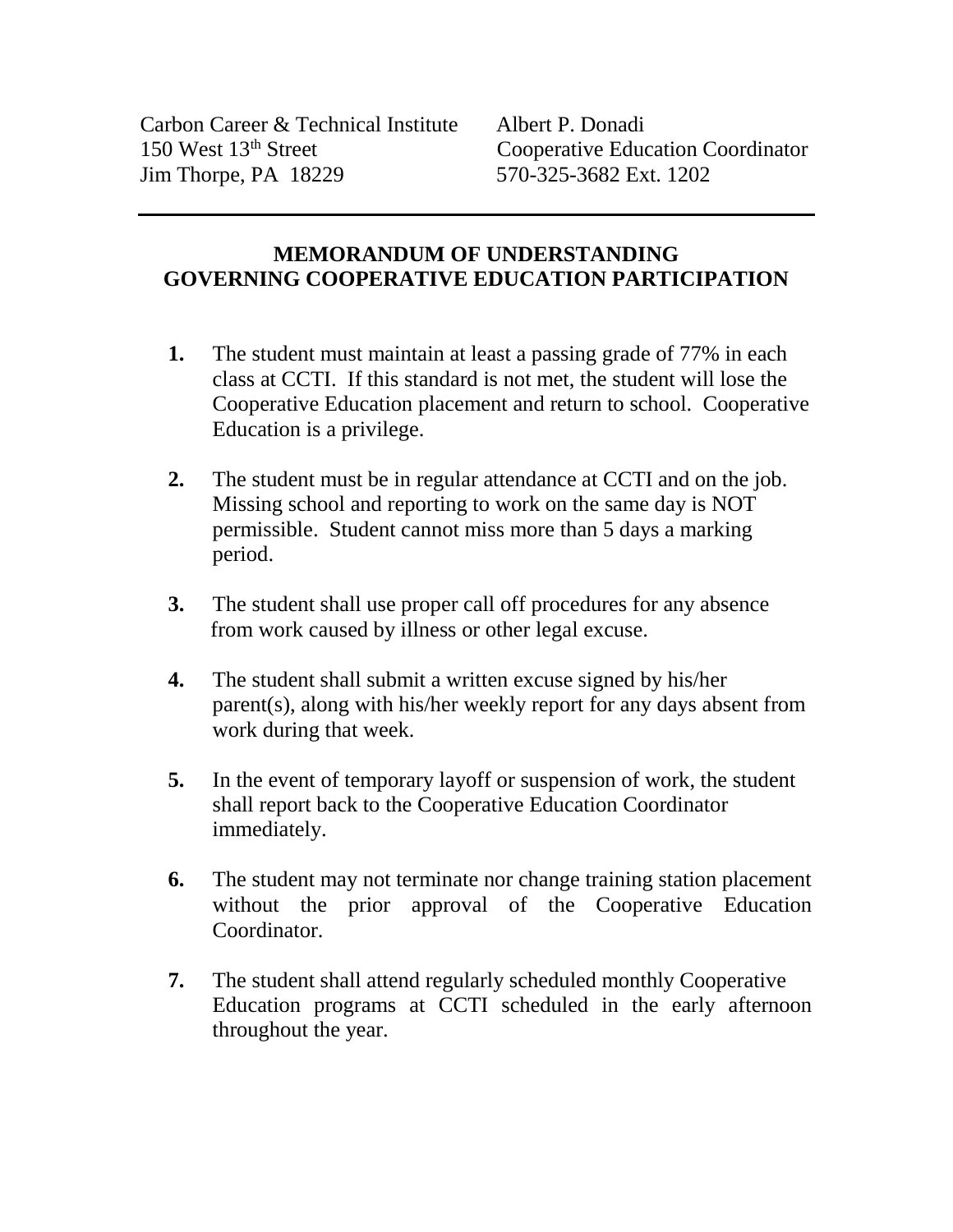- **8.** The student shall attend the Annual Appreciation Banquet with his/her employer.
- **9.** Students will be terminated from the Cooperative Education placement if they violate the CCTI discipline policies. Discipline will be at the discretion of the Cooperative Education Coordinator and the Principal.
- **10.** The student shall operate his/her vehicle in a safe and legal manner to and from the job. At not time shall other students ride in the Cooperative Education student's vehicle without prior approval.
- **11.** Students must return to CCTI for scheduled testing and preparation for NOCTI and Keystone Exams.
- **12.** The students can expect to receive a performance evaluation by his/her supervisor and the Cooperative Education Coordinator at least once every nine weeks.
- **13.** The student shall dress appropriately for his/her job, to the specifications of the employer and the standards of the workplace. This includes safety equipment as required.
- **14.** The student shall not participate in any attempts to organize labor or in any union activities while employed through the Cooperative Education program.
- **15.** The student and his/her parents/guardians acknowledge that the school is not responsible for his/her safety after being formally released and excused from CCTI to the workplace. Also, they realize that the student learner will not necessarily work daily Monday through Friday and that the work may, at times, not begin until after 3:00 PM. School insurance is available at a reasonable fee to assist if there should be an accident while going to or from work.
- **16.** Students are not permitted to drive on days when there is no Cooperative Education scheduled.